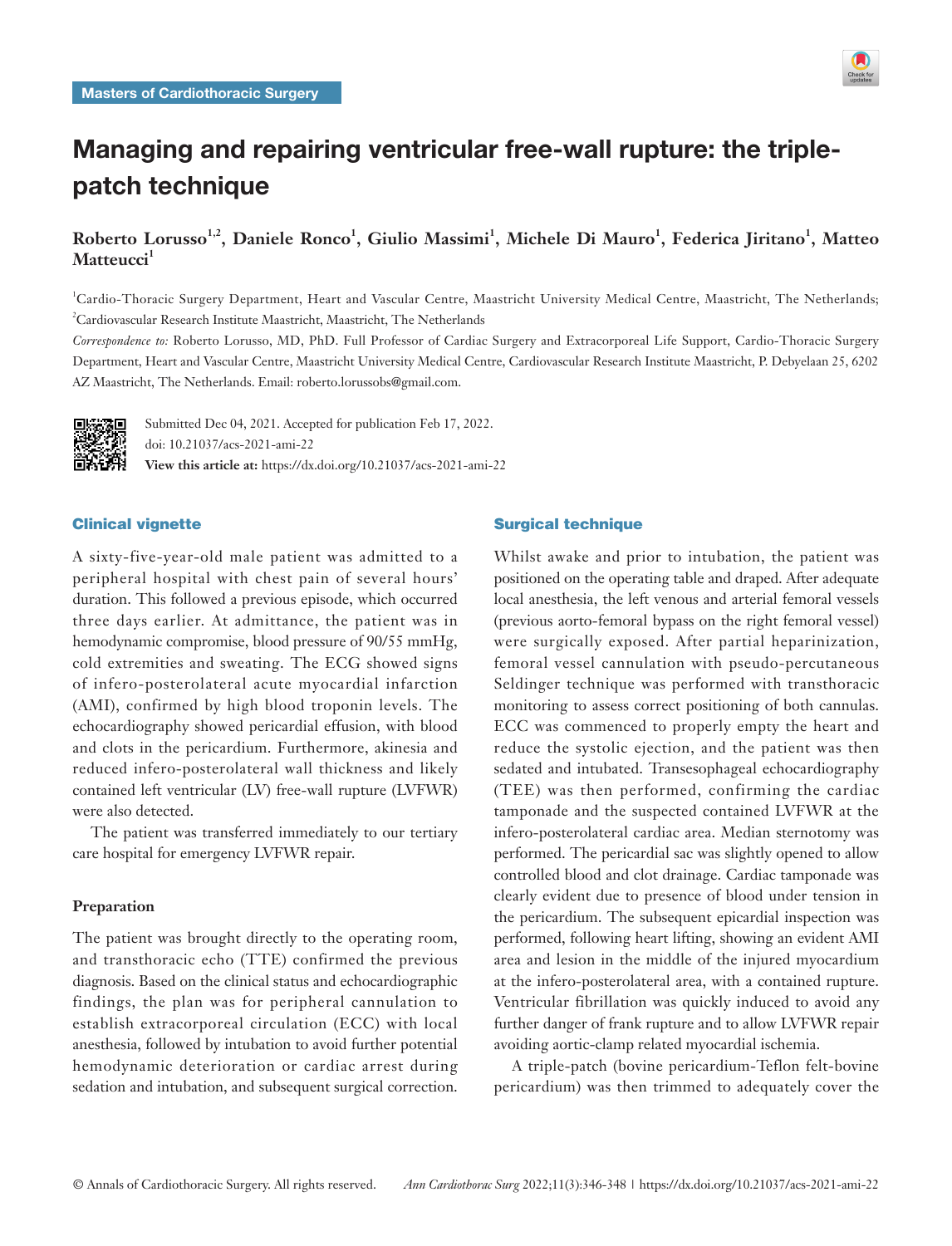AMI area, keeping the contained rupture in the middle of the patch. BioGlue was first applied at the epicardial surface and then, between the patch layers. A few interrupted stitches were sewn at the perimetry of the wide patch lying on the epicardium in order to maintain the correct position. After spontaneous defibrillation following interruption of heart lifting, the pericardial patch was then kept in place with another compression. An intra-aortic balloon pump (IABP) was implanted prior to ECC weaning with a sheathless technique through the right femoral artery vascular prosthesis (open approach), while checking the correct position with TEE. The ECC weaning occurred without any major problem while on IABP support.

The patient's extubation was purposely performed after three days of controlled mechanical ventilation, adopting a smooth awakening process; taking strict care during the extubation phase and thereafter, to avoid hypertensive crisis or prolonged high blood pressure periods. The IABP was removed on postop day seven, again maintained for such a prolonged time to favor persisting reduced intra-LV chamber tension. The patient was finally discharge at postoperative day fourteen with overall preserved left and right ventricular function, and with adequate medical therapy to control arterial blood pressure. At six months post-operation, no signs of aneurysm or pseudo-aneurysm formation were present and, preserved bi-ventricular function was evident.

#### **Comments**

LVFWR affects 0.01% of patients affected either by ST elevation or non-ST elevation AMI, with an in-hospital mortality rate of around 40% (1). Oozing-type represents almost 50% of the operated cases, as shown by the recently published multi-centre CAUTION study, which confirmed the in-hospital mortality rate shown in the American investigations (2-4). Although a suture-based repair was performed in more than 60% of the cases in the CAUTION study, the use of sutureless technique in the oozing-LVFWR type has been shown to be safe with regards to low rates of re-rupture-related events, either at early or mediumterm (3,5). The hereby presented technique represents a compromise between a sutureless- and a suture-based repair, and accounts for several other technical peculiarities. The "pseudo-sutureless" technique includes the use of a wide and rather stiff patch, to address the subsequent interplay between the patch and the inferior (epicardium), as well as superior (native pericardium) surfaces. Indeed,

such a large triple-patch construction/repair provides several potential advantages, including: landing zone distant from the injured myocardial area, a smooth surface at the epicardial or native pericardial levels so as to reduce the inflammatory and fibrotic reaction which might lead to calcification, and finally, several anchoring stiches and BioGlue to maintain either the triple-patch layers together as well its position over the selected and targeted cardiac zone. As mentioned, the presence of Teflon fabric in the middle of the triple-patch provides robustness and a solid barrier to prevent recurrent rupture. In the several cases treated with such a technique, we had no re-rupture events, no intra- or perioperative unfavorable outcome, and absence of subsequent pseudoaneurysm formation. Furthermore, the use of a few peripheral anchoring stitches avoids large iatrogenic AMI, usually induced by continuous suture to fix the patch on the epicardium.

The concomitant use of intra-operative IABP, if not already preoperatively implanted, is also, in our opinion, of paramount importance for the first six to seven postoperative days following the surgical repair, to reduce the LV end-diastolic and end-systolic pressures thereby, reducing the negative tension applied over the ruptured myocardial zone (3,5).

Obviously, our technique has some limitations in the blow-out LVFWR, where repair of the frank wall rupture may require direct suturing to repair the AMI-related hole and may therefore, not be the most appropriate technical strategy (5). This triple-patch technique, however, may still find a place even in the blow-out circumstances in combination with the "suture repair" by providing a larger "containment area" which is usually present around the LVFWR.

#### Acknowledgments

We gratefully acknowledge the contribution of Marta Cucchi for the narration of the video. *Funding:* None.

#### Footnote

*Conflicts of Interest:* RL is a consultant for Medtronic, Getinge and LivaNova, and Member of the advisory board of Eurosets and Fresenius/Xenios. The other authors have no conflicts of interest to declare.

*Open Access Statement:* This is an Open Access article